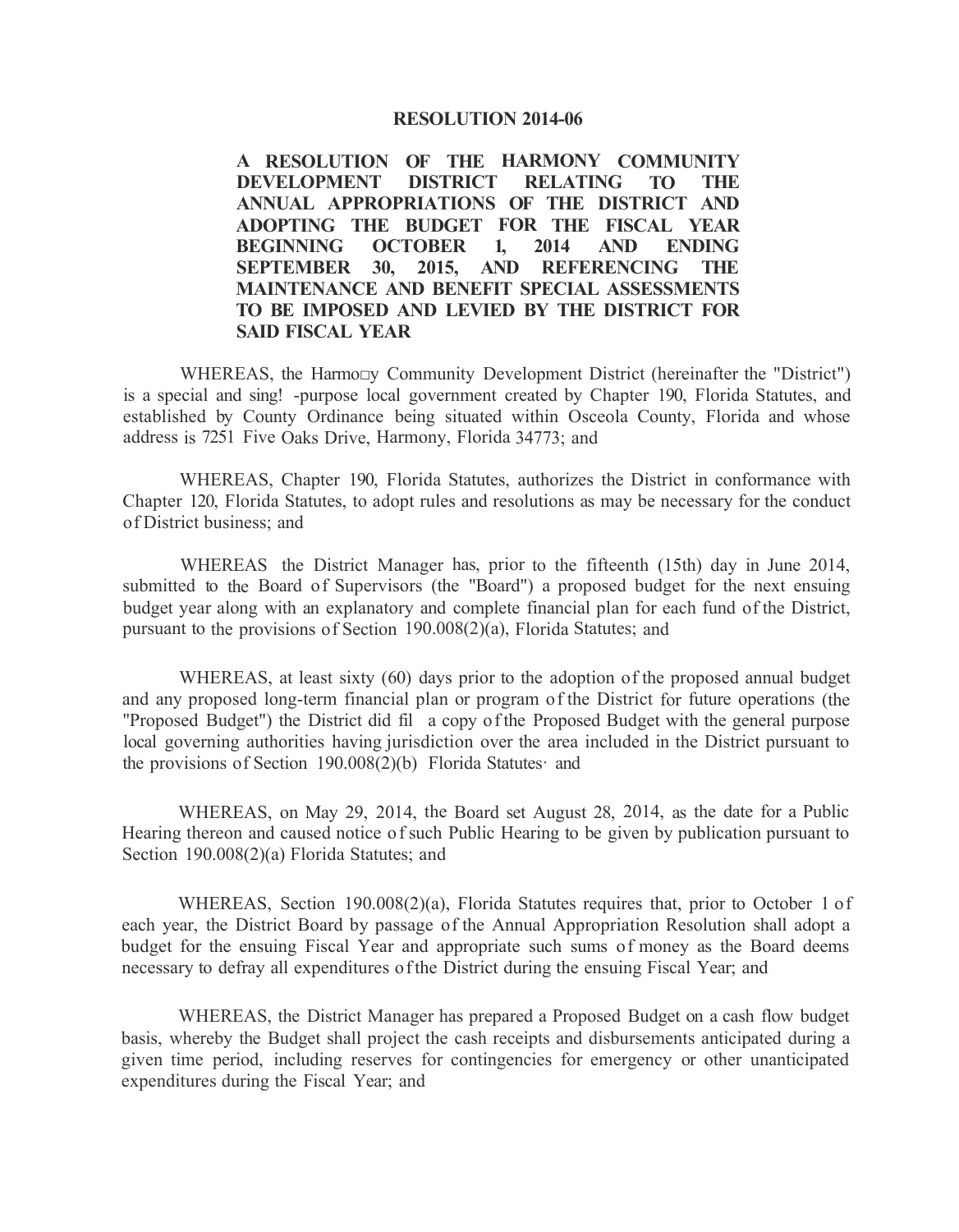WHEREAS, Section 190.021, Florida Statutes provides that the Annual Appropriation Resolution shall also fix the maintenance special assessments and benefit special assessments upon each piece of property within the boundaries of the District benefited, specifically and peculiarly, by the maintenance and/or capital improvement programs of the District, such imposition and levy representing the amount of assessments to reimburse the District for the special and peculiar benefits received and necessary to provide for payment during the ensuing budget year of all properly authorized expenditures to be incurred by the District, including principal and interest of special revenue, capital improvement and/or benefit assessment bonds, in order for the District to exercise its various general and special powers to implement its single and specialized infrastructure provision purpose; and

WHEREAS, the Assessment Methodology, the Engineer's Cost Report and the Non-Ad Valorem Assessment Roll used with the original District Resolutions are incorporated herein and made a part hereof by reference unchanged except as to the amount of the assessments; and

WHEREAS, the Board of Supervisors of the Harmony Community Development District finds and determines that the non-ad valorem special assessments it imposes and levies by this Resolution for maintenance on the parcels of property involved will constitute a mechanism by which the property owners lawfully and validly will reimburse the District for those certain special and peculiar benefits the District has determined are received by, and flow to, the parcels of property from the systems, facilities and services being provided, and that the special and peculiar benefits are apportioned in a manner that is fair and reasonable in accordance with applicable assessment methodology and related case law; and

WHEREAS, the Chair of the Board of Supervisors may designate the District Manager or other person to certify the Non-Ad Valorem Assessment Roll to the State Constitution's Tax Collector in and for Osceola County political subdivision on compatible electronic medium tied to the property identification number no later than August 31, 2014 so that the Tax Collector may merge that roll with others into the collection roll from which the November tax notice is to be printed and mailed; and

WHEREAS, non-ad valorem assessments imposed and levied on the unplatted parcels owned by the landowner/developer are collected by the District through the Manager, not using the uniform collection methodology; and

WHEREAS, no authorized budget rev1s10ns or transfers shall result in any non-ad valorem assessment per parcel in excess of the amount on the rolls certified hereunder; and

WHEREAS, the proceeds from the collections of these imposed and levied non-ad valorem assessments shall be distributed to the Harmony Community Development District by the Tax Collector and the District Manager; and

WHEREAS, the Tax Collector performs the state work in preparing, mailing out, collecting and enforcing against delinquency, the non-ad valorem assessments of the District using the Uniform Collection Methodology for non-ad valorem assessments under the direct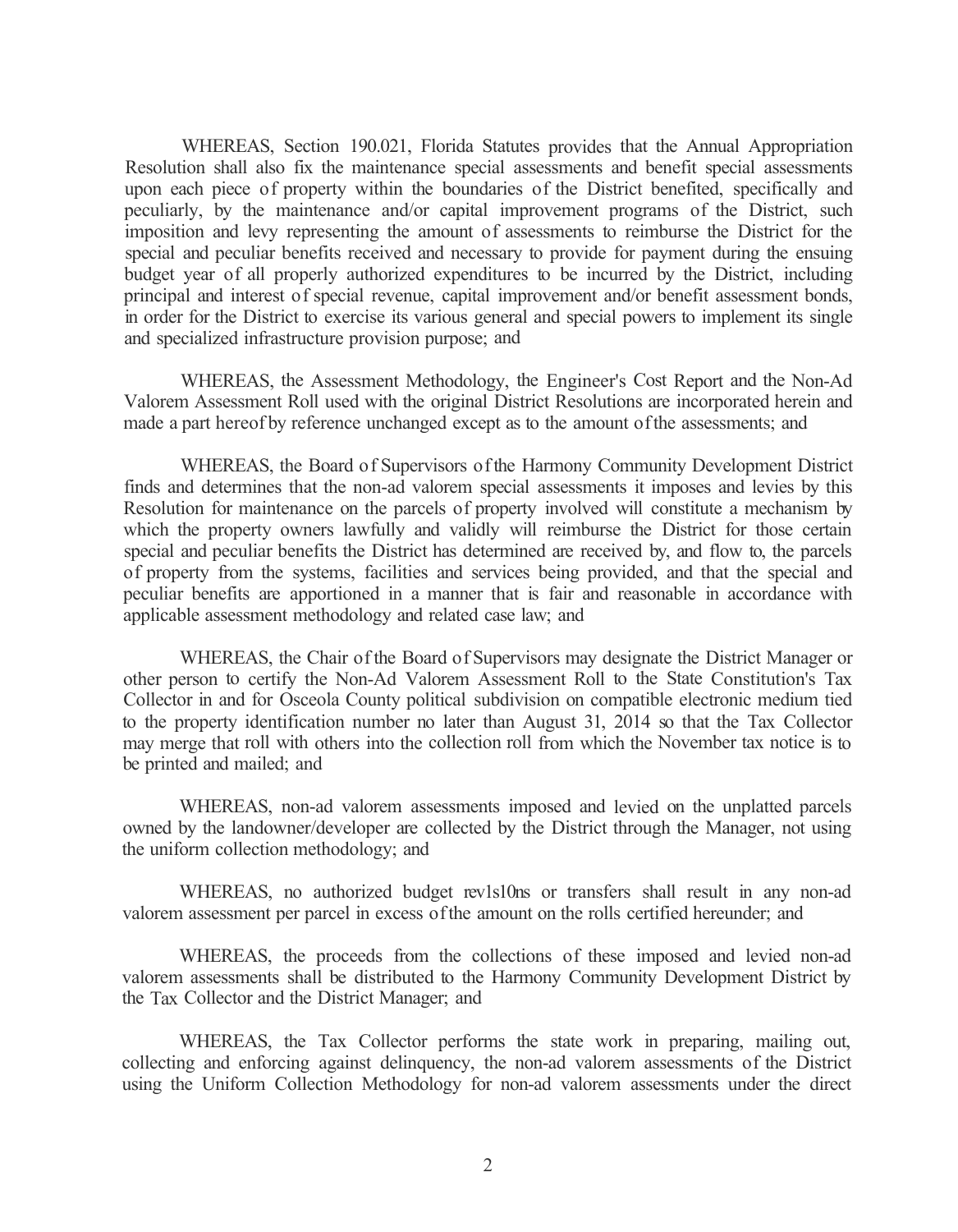supervision of the Florida Department of Revenue and the District Manager does not use the uniform methodology; and

WHEREAS, if the Property Appraiser and the Tax Collector have adopted a different technological procedure for certifying and merging the rolls, that procedure must be worked out and negotiated with Board approval through the auspices of the District Manager before there are any deviations from the provisions of Section 197.3632, Florida. Statutes, and Rule 12D-18, Florida Administrative Code.

## **NOW, THEREFORE, BE IT RESOLVED BY THE BOARD OF SUPERVISORS OF THE HARMONY COMMUNITY DEVELOPMENT DISTRICT;**

**Section** 1. The provisions of the whereas clauses are true and correct and are incorporated herein as dispositive.

## **Section 2. Budget**

- a. That the Board of Supervisors has reviewed the District Manager's Proposed Budget, a copy of which is on file with the Office of the District Treasurer and the Office of the Records Administration Department, and is hereby attached to this Resolution, and hereby approves certain amendments thereto, as shown in Section 2 below.
- b. That the District Manager's Proposed Budget, as amended by the Board, is adopted hereby in accordance with the provisions of Section 190.008(2)(a), Florida Statutes and incorporated herein by reference; provided, however, that the comparative figures contained in the Adopted Budget may be revised subsequently as deemed necessary by the District Manager to reflect actual revenues and expenditures for Fiscal Year 2014 and/or revised projections for Fiscal Year 2015.
- c. That the adopted budget, as amended, shall be maintained in the Office of the District Treasurer and the Records Administration Department and identified as "The Budget for the Harmony Community Development District for the Fiscal Year Ending September 30, 2015, as Adopted by the Board of Supervisors on August 28, 2014."

# **Section 3. Appropriations**

That there be, and hereby is appropriated out of the revenues of the Harmony Community Development District, for the Fiscal Year beginning October 1, 2014, and ending September 30, 2015 the sum of Dollars (\$ ) to be raised by the applicable imposition and levy by the Board of applicable non-ad valorem special assessments and otherwise, which sum is deemed by the Board of Supervisors to be necessary to defray all expenditures of the District during said budget year, to be divided and appropriated in the following fashion: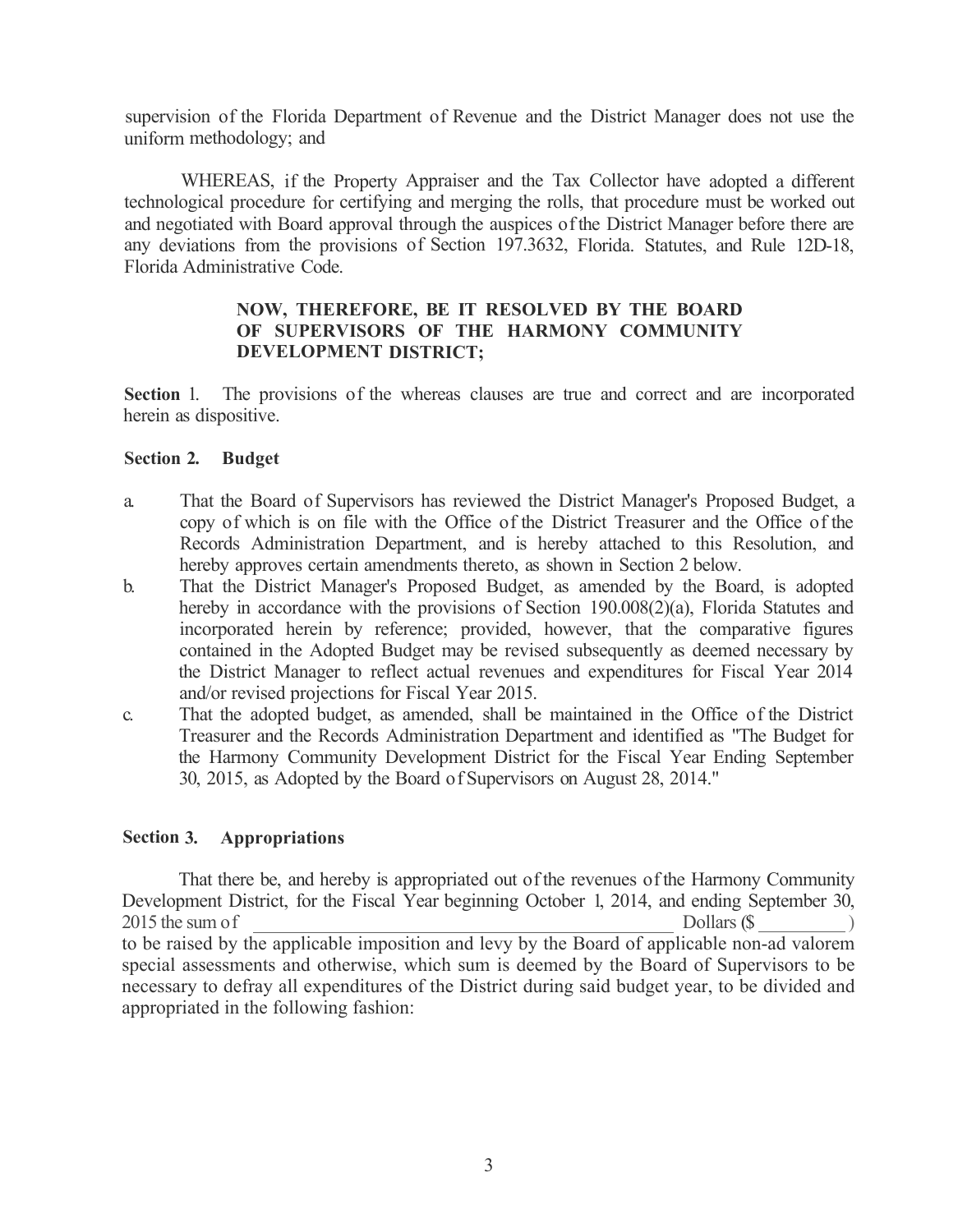| <b>TOTAL GENERAL FUND</b><br><b>DEBT SERVICE FUND</b> |  |
|-------------------------------------------------------|--|
| Total All Funds                                       |  |

#### **Section 4. Supplemental Appropriations**

The Board may authorize by Resolution supplemental appropriations or revenue changes for any lawful purpose from funds on hand or estimated to be received within the Fiscal Year as follows:

- a. Board may authorize a transfer of the unexpended balance or portion thereof of any appropriation item.
- b. Board may authorize an appropriation from the unappropriated balance of any fund.
- c. Board may increase any revenue or income budget account to reflect receipt of any additional unbudgeted monies and make the corresponding change to appropriations or the unappropriated balance.

The District Manager and Treasurer shall have the power within a given fund to authorize the transfer of any unexpended balance of any appropriation item or any portion thereof, provided such transfers do not exceed Ten Thousand Dollars (\$10,000) or have the effect of causing more than 10% of the total appropriation of a given program or project to be transferred previously approved transfers included. Such transfer shall not have the effect of causing a more than \$10,000 or 10% increase, previously approved transfers included, to the original budget appropriation for the receiving program. Transfers within a program or project may be approved by the applicable Department Director and the District Manager or Treasurer. The District Manager or Treasurer must establish administrative procedures, which require information on the request forms proving that such transfer requests comply with this section.

# **Section 5. Maintenance Special Assessment Levy: Fixed and Referenced and to be Levied by the Board**

a. That the Fiscal Year 2015 Maintenance Special Assessment (the "assessment") upon all the property within the boundaries of the District based upon the special and peculiar benefit received and further based upon reasonable and fair apportionment of the special benefit, shall be in accordance with the attached Exhibit, representing the amount of District assessments necessary to provide for payment during the aforementioned budget year of all properly authorized expenditures to be incurred by the District, including principal and interest of special revenue, capital improvement and/or benefit assessment bonds. Said assessment shall be distributed by the Tax Collector or the District Manager for the assessments imposed and levied as follows:

| General Fund $O & M$ | \$ [See Assessment Levy Resolution 2014-07) |
|----------------------|---------------------------------------------|
| Debt Service Fund    | S [See Assessment Levy Resolution 2014-07)  |